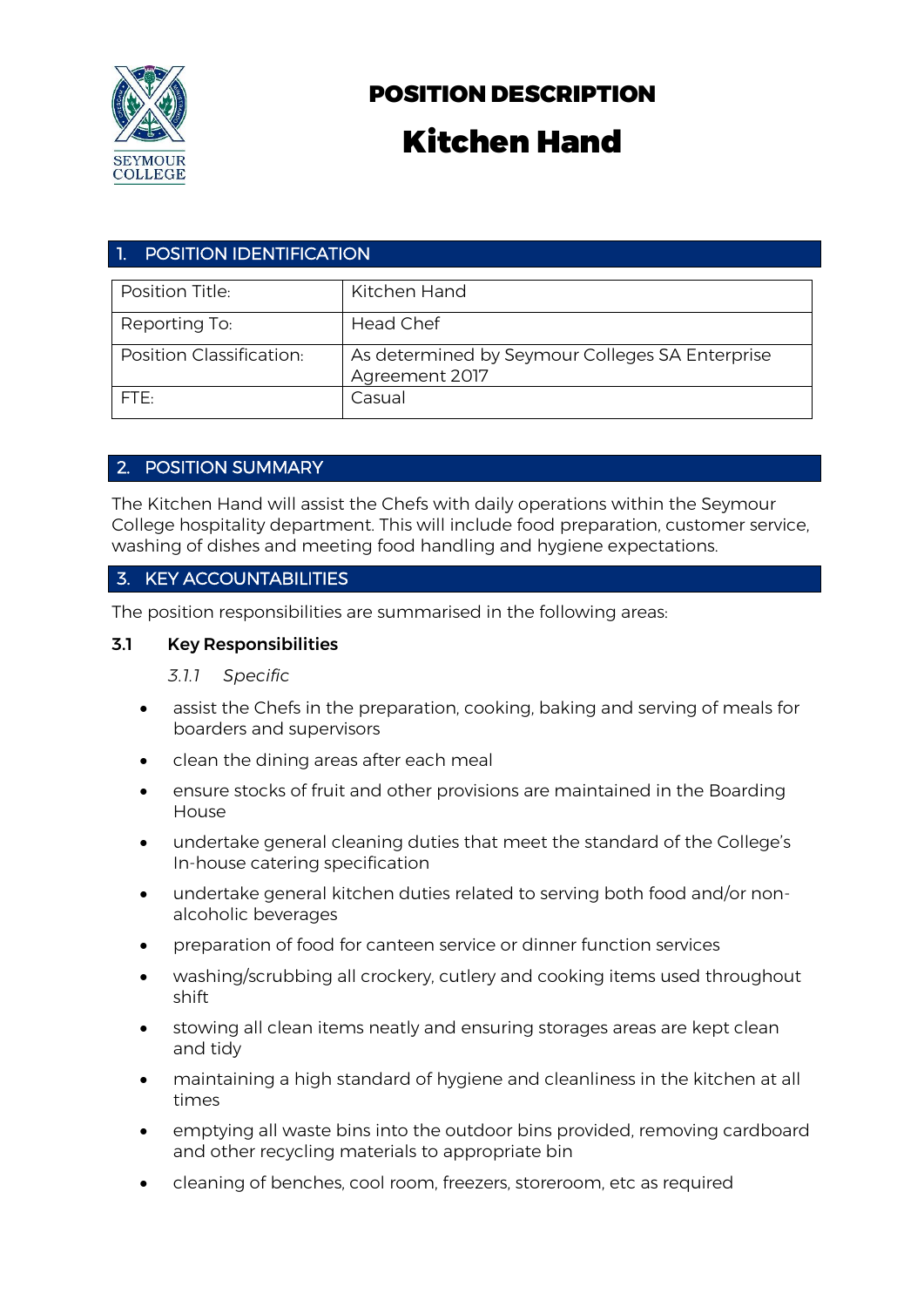assisting cooking staff with stock rotation/movement

#### *3.1.2 General*

- assist the Principal in fulfilling the aims and purpose of Seymour College, by supporting the philosophy and ethos of the College as summarised in the College vision: *Women of strength, optimism and justice, confident for the future and ready to take on the world. Seymour inspires within each student a passion for lifelong learning, a celebration of community, and a quest for personal excellence.*
- cooperate fully with the Principal and other members of staff in keeping with the values and traditions of the College
- actively support the strategic direction of Seymour College
- demonstrate organisational, administrative and management practices appropriate to the position
- support a vibrant learning environment within Seymour College
- provide consistent public support both within and outside of Seymour College for school-wide policy initiatives
- practice professional judgement and initiative commensurate with the role
- comply with legislative requirements and the SA Enterprise Agreement 2017
- perform duties according to College policies, particularly the College Staff Handbook
- carry out other duties related to the position as required

# 3.2 Knowledge

The kitchen hand is expected to:

- demonstrate professional and courteous interactions with parents, staff and students
- demonstrate exemplary customer service
- understand dietary requirements of staff and students

#### 3.3 Use of skills and problem Solving

The kitchen hand is expected to:

- apply Solutions to a range of problems
- provide accurate information in response to routine meal enquiries

# 3.4 Control, authority and decision making

The kitchen hand:

- Receives supervision
- Has the ability to work under routine direction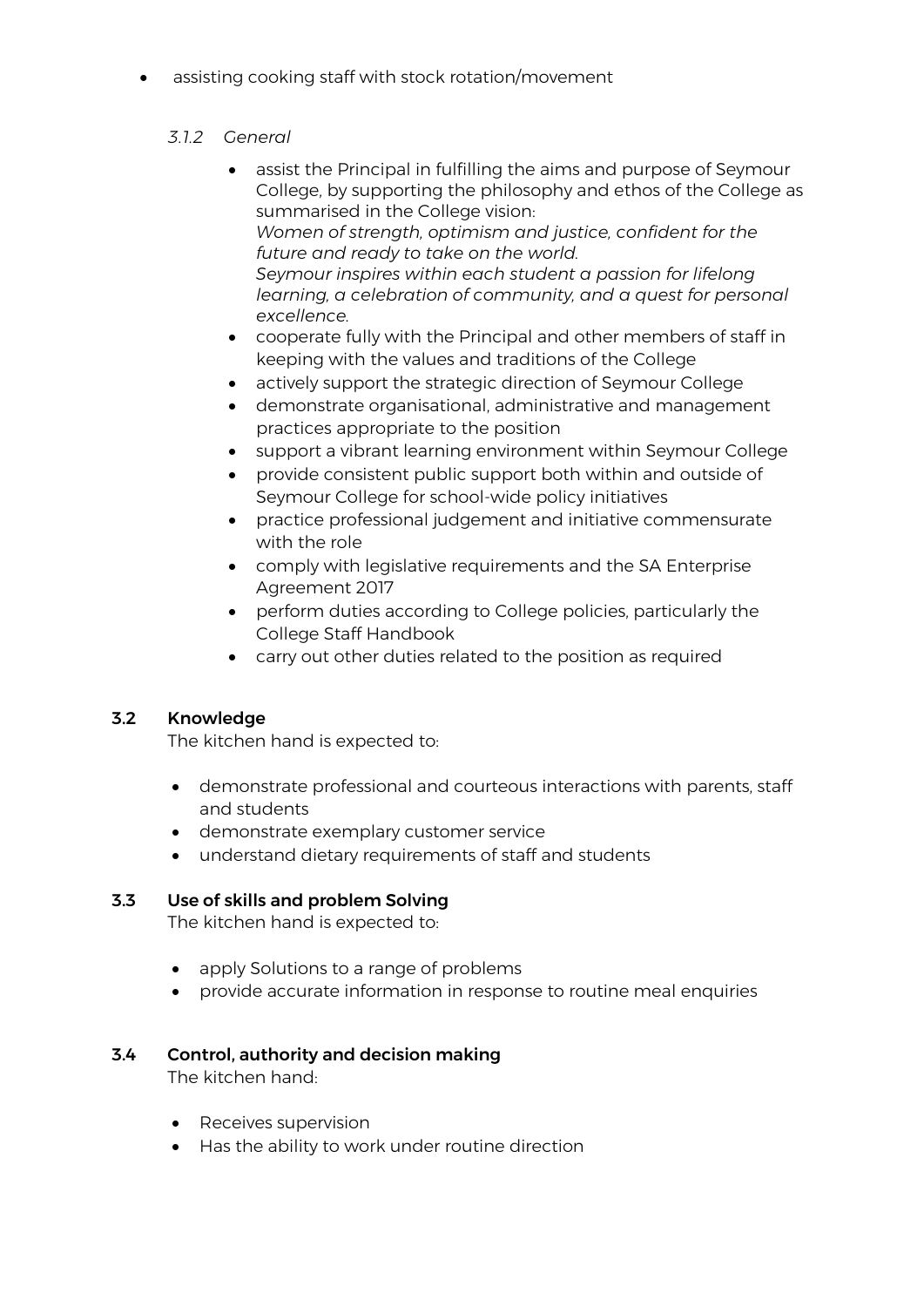#### 3.5 Judgement

The kitchen hand has:

- The ability to prioritise
- The ability to locate and provide accurate information, based on a variety to sources, in relation to enquiries

#### 3.6 working relationships

The kitchen hand will:

- Report to the Head Chef
- Work under routine direction
- Work in a team environment and work collaboratively with colleagues

#### 3.7 Statement of key outcomes and associated activities

The kitchen hand will:

- Interact positively with the students, boarders and colleagues
- Ensure all tasks related to the position are carried out efficiently and effectively

#### 4 SELECTION CRITERIA

#### 4.1 Essential Criteria

#### *4.1.1 Educational/Vocational Qualifications*

- Working With Children's Check (WWCC)
- Food Handling Safety Certificate
- Responding to Abuse and Neglect Certificate (RAN)

# *4.1.2 Skills and Abilities*

- ability to take direction and work in a team environment
- ability to multi-task, work efficiently and effectively with flexibility
- possess a professional and courteous manner
- empathetic attitude towards students
- attention to detail and neatness in the preparation of food
- ability to be flexible and respond to current needs as they occur
- ability to prioritise and organise own workload
- ability to work calmly whilst under pressure, in order to meet deadlines
- flexible, prepared to respond to requests at short notice is punctual and well mannered

#### *4.1.3 Experience*

- previous experience of working as a Kitchen Hand
- excellent customer service skills
- basic experience in cleaning and preparing food in a safe and hygienic manner